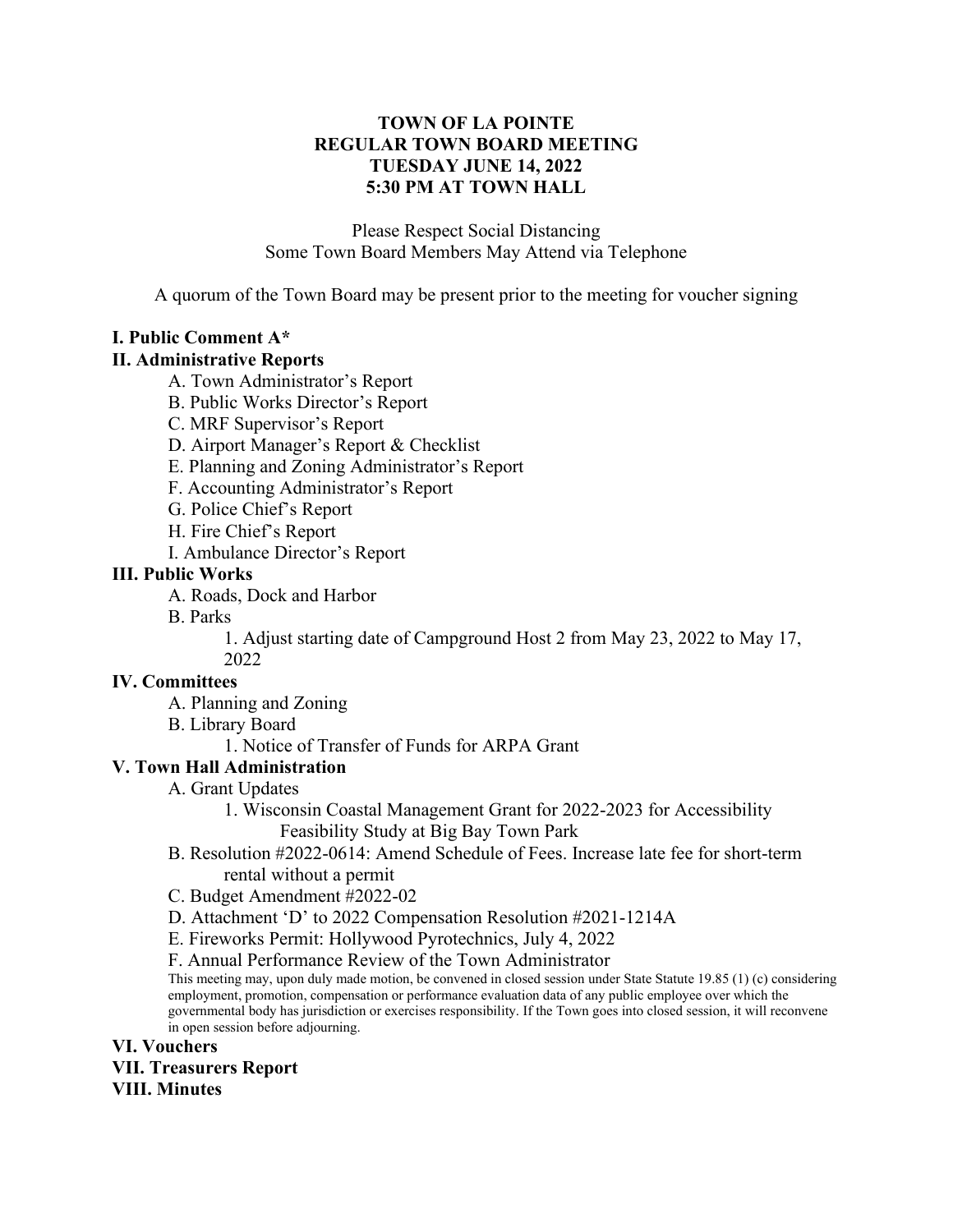- A. Regular Town Board Meeting May 24, 2022
- B. Special Town Board Meeting June 8, 2022

## **IX. Emergency Services**

- A. Police Department
	- 1. Ashland County Law Enforcement Agreement
- B. Fire Department
	- 1. Purchase Agreement with DSLR Pros for Drone Equipment
	- 2. Request for Proposals for Fire Engine

C. Updates on Construction and Warranty Work at the Emergency Services Building The Town Board may go into closed session during the meeting for the purpose of conferring with legal counsel with respect to litigation in which it is or is likely to become involved in accordance with to Wisconsin Statutes 19.85 (1)(g). After the completion of the closed session, the Board will come back into open session to act upon the discussion in the closed session or otherwise complete the business of the meeting before adjourning.

## **X. Public Comment B\*\***

## **XI. Liquor & Operators' Licenses**

- A. Class "A" Fermented Malt Beverage License
	- 1. Island Market Inc., Serena Gelinas Agent
- B. Combination "Class A" Liquor License and Class "A" Fermented Malt Beverage License
	- 1. L & D Trading Post/ Lori's Store, Lori Hinrichsen Agent
	- 2. Madeline Island Yacht Club Inc., Mazie Ashe Agent
- C. "Class B" Liquor License
	- 1. Beach Club/ Bell Street Restaurant's Inc, Joseph Wiltz, Agent
	- 2. On the Edge Inc./ Café Seiche, Chris Wolfe Agent
	- 3. The Pub on Madeline Island Inc., Jennifer LeMere Agent
- D. Class "B" Retail Sale of Fermented Malt Beverages License
	- 1. Beach Club/ Bell Street Restaurant's Inc, Joseph Wiltz, Agent
	- 2. El Charro Bar Grill Mexican Restaurant LLC, Luis Garcia Agent (6 month 6/15/22- 12/15/22)
	- 3. Madeline Island Golf Club, Inc, Michael Starck Agent
	- 4. On the Edge Inc./ Café Seiche, Chris Wolfe Agent
	- 5. The Pub on Madeline Island Inc., Jennifer LeMere Agent
	- 6. Rock House Food Truck, Elena Bangeeva Erickson (6 Month 7/1/22-12/31/22)
- E. "Class C" Wine License
	- 1. El Charro Bar Grill Mexican Restaurant LLC, Luis Garcia Agent (6 month 6/15/22- 12/15/22)
- F. Cigarette and Tobacco License
	- 1. Beach Club/ Bell Street Restaurant's Inc.
	- 2. Island Market Inc.
	- 3. L & D Trading Post/ Lori's Store
- G. Non-intoxicating Beverage License
	- 1. Beach Club/ Bell Street Restaurant's Inc
	- 2. El Charro Bar Grill Mexican Restaurant LLC
	- 3. Island Market Inc.
	- 4. L & D Trading Post/ Lori's Store
	- 5. Madeline Island Golf Club, Inc
	- 6. Madeline Island Yacht Club
	- 7. Nervous Squirrel Ltd/ Motion To Go